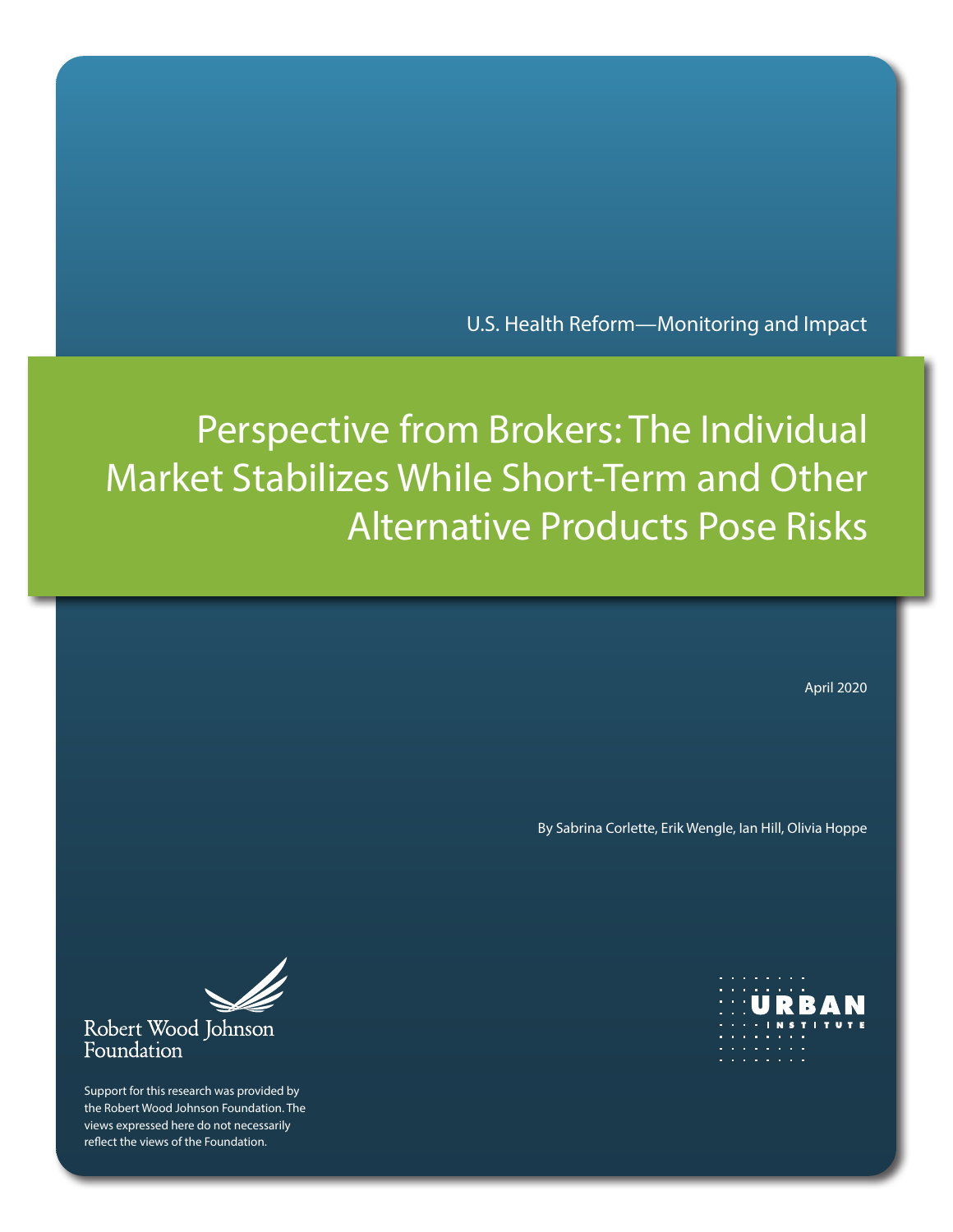With support from the Robert Wood Johnson Foundation (RWJF), the Urban Institute is undertaking a comprehensive monitoring and tracking project to examine the implementation and effects of health reform. The project began in May 2011 and will take place over several years. The Urban Institute will document changes to the implementation of national health reform to help states, researchers and policymakers learn from the process as it unfolds. Reports that have been prepared as part of this ongoing project can be found at **[www.rwjf.org](http://www.rwjf.org)** and **[www.healthpolicycenter.org](http://www.healthpolicycenter.org)**.

# **EXECUTIVE SUMMARY**

Changes in federal and state policy have caused turmoil in the individual health insurance market in the last several years. For policymakers and other stakeholders, it is important to understand how these changes have affected consumers' access to affordable, high-quality coverage. Health insurance brokers sell almost half of all Affordable Care Act (ACA) marketplace policies, as well as many non-ACA-compliant products, such as short-term plans. Thus, brokers are a critical resource for understanding the impact of policy changes on consumers' health insurance experiences.

In this study, we assess market trends in seven states— Colorado, Georgia, Iowa, Mississippi, New Hampshire, Texas, and Utah—through a review of insurer participation, premiums, and enrollment data and through structured interviews with health insurance brokers.

#### **Findings**

Consistent with national trends, the individual market appears to be stabilizing in our seven study states. At least as many insurers are participating in each state's marketplace as did in 2018, and five of the seven states have more participating insurers in 2020. Marketplace plan selections have also remained stable in our study states, with increases in five states and small, single-digit reductions in the other two. After a few years of significant hikes, average benchmark premiums in our study states have been moderating.

*Brokers Report Improved Competition and Products in ACA Marketplaces but Continued Concern over Narrow Networks* Brokers universally welcomed the additional insurer competition in their state marketplaces. In at least a few cases, the new insurers built their networks using different providers, giving consumers new choices of both insurers and providers. At the same time, individual market insurers are continuing to offer only health maintenance organization–style products, and brokers expressed frustration about the lack of plans with preferred provider organization networks.

# *Incentives to Serve Individual Market Consumers Have Improved but Are Still Limited*

Several brokers have either stopped marketing their services to individual market consumers or have discontinued selling marketplace plans altogether. Though brokers cited several factors for this trend, the precipitous decline in compensation for selling ACA-compliant individual policies has been a significant factor. However, several brokers noted that some insurers have increased their compensation slightly as insurer competition has increased. Conversely, brokers across our study states reported that compensation for selling shortterm plans and other products that do not comply with the ACA is significantly more generous than that for selling ACAcompliant plans.

## *Coverage Affordability Remains a Top Concern*

Several brokers reported that declines in average benchmark premiums resulted in net premium *increases* for their clients eligible for ACA subsidies. Brokers noted that these enrollees, though still protected from the full cost of the premium, had to pay more for their coverage than they did the prior year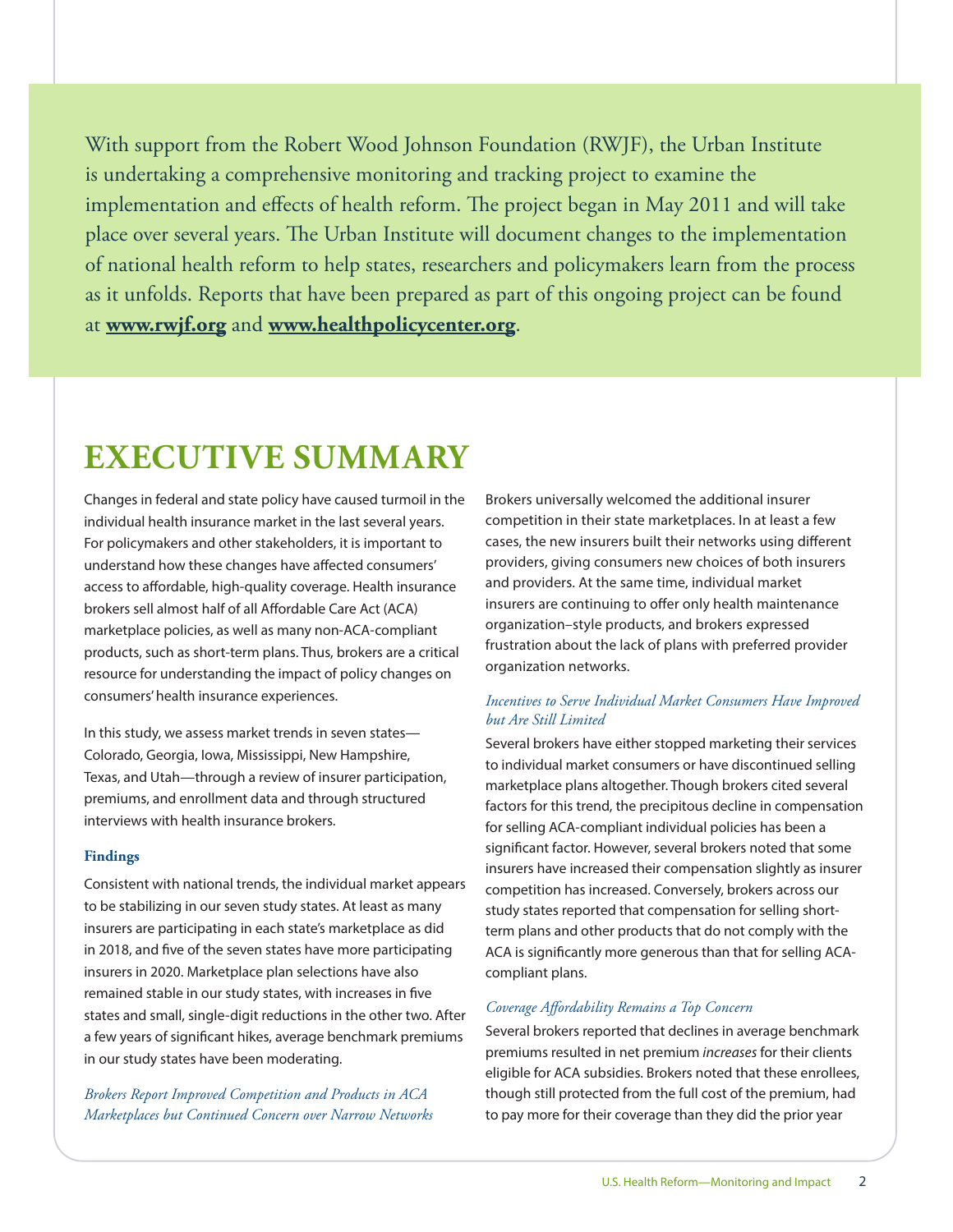because their subsidy amount decreased. However, brokers' unsubsidized clients were generally happy about, though often confused by, the decline in their premiums. At the same time, brokers reported that premiums for people remaining in transitional policies have been rising faster than premiums for ACA-compliant coverage in recent years.

## *Better Prices and Products in the Employer Group Market Limit Use of Health Reimbursement Arrangements and Attract Sole Proprietors*

The Trump administration has touted Individual Coverage Health Reimbursement Arrangements (ICHRAs) as mechanisms to encourage employers that have not heretofore offered a health benefit to workers to do so. Brokers reported that few to no employers have taken up individual coverage health reimbursement arrangements.

Brokers in three of our study states—Iowa, Utah, and Texas reported that their clients have benefited from the relaxation of rules prohibiting the self-employed from purchasing smallgroup market health plans. Several brokers noted that they work to offer clients that option whenever possible.

# *Brokers Hold Mixed Views on the Value of Alternative Coverage Options*

Despite federal rules designed to expand their sale, shortterm plans have been slow to get off the ground, according to brokers in our study states, and few of the brokers with whom we spoke had positive opinions of short-term plans. Several noted these plans' risks for clients with preexisting conditions, but others thought they were a good option for healthy people who could not afford ACA-compliant coverage.

Health care sharing ministries (HCSMs) are another form of coverage that does not have to comply with the ACA's consumer protections. Though brokers reported that HCSMs have been actively marketing to consumers in their states, most were reluctant to sell HCSM coverage, primarily because it is not insurance.

Several brokers also expressed concerns about association health plans, which the Trump administration has promoted as a more affordable alternative to ACA-compliant insurance. Many brokers described very negative experiences with association health plans that existed before the ACA.

Companies selling fixed indemnity plans, which provide a fixed dollar amount for specified health care services, often market their products as cheaper substitutes for comprehensive, ACA-compliant insurance. The brokers we interviewed almost universally criticized these products, citing their caps on benefits and skimpy coverage.

### **Conclusion**

Brokers in our study generally felt positive about moderating premiums and the introduction of new participating insurers in the individual market. However, though they applauded signs of stabilizing and even healthier markets, many noted that premiums are still unaffordable for many consumers, and they criticized the lack of broader network options. Many brokers expressed interest in the new ICHRAs but reported that where legally permissible, they direct individual market clients to the group market to take advantage of better rates and products, not the other way around.

Though the brokers in our study generally appreciated the availability of alternative coverage options, such as short-term plans and HCSMs, many refuse to sell products they view as overly risky for consumers, despite the higher compensation brokers receive for selling those products.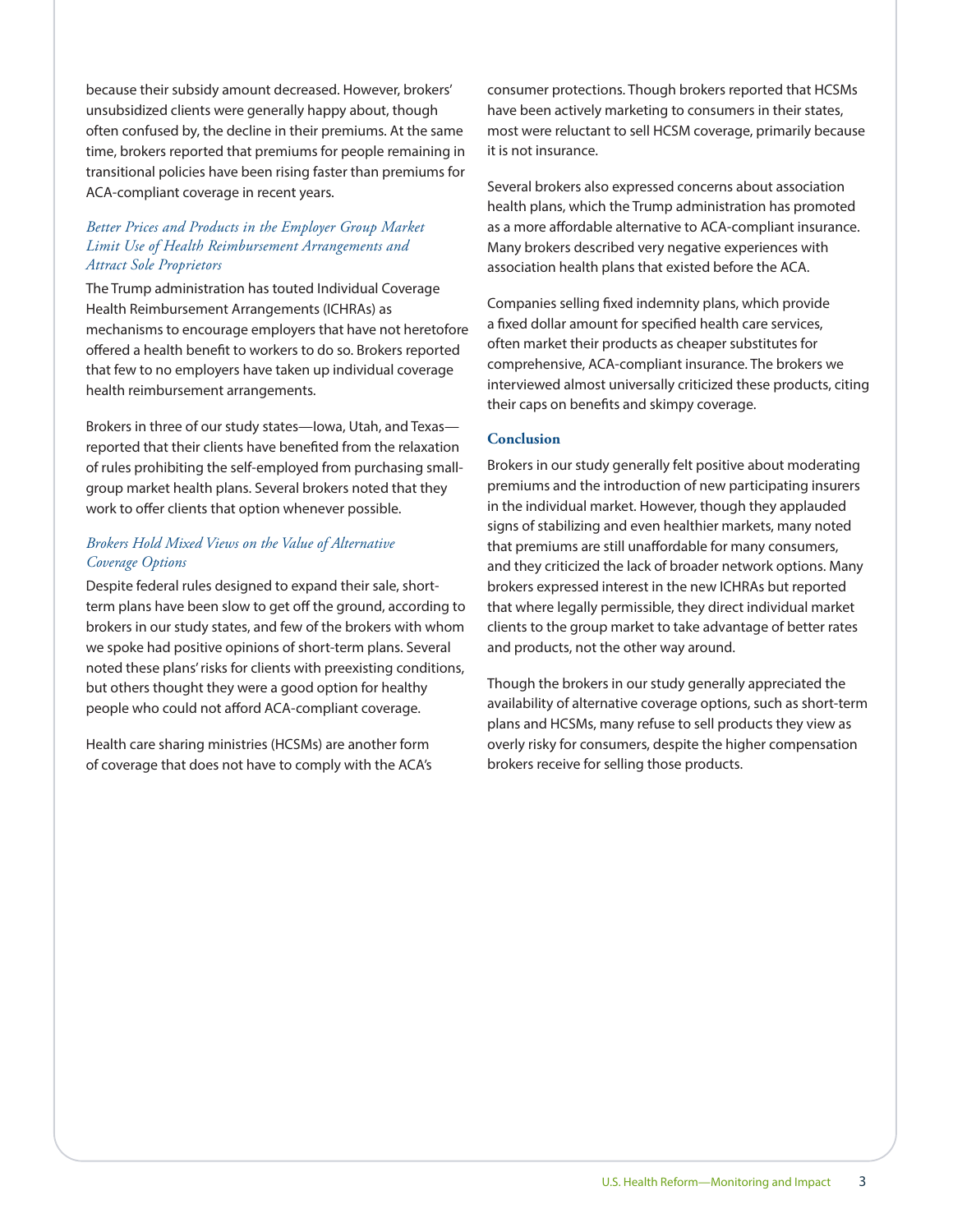# **INTRODUCTION**

Changes in federal and state policy have buffeted the market for individual health insurance in the last several years. Such market shocks include Congress's repeal of the penalty for failing to maintain insurance coverage, the expansion of short-term and association health plans (AHPs) as cheaper alternatives to coverage that meet Affordable Care Act (ACA) standards, and the introduction of Individual Coverage Health Reimbursement Arrangements (ICHRAs) through which employers fund employee accounts for purchasing individual health insurance. At the same time, states have taken increasingly diverse approaches to regulating the individual market; some have worked to maintain or expand robust enrollment in ACA plans, while others have facilitated the sale of short-term plans or other alternative options, such as Farm Bureau health plans and health care sharing ministry (HCSM) memberships.

Policymakers and other stakeholders need to understand how these changes have affected consumers' access to affordable, high-quality coverage. Currently, almost half of ACA marketplace plans are sold through an insurance broker<sup>1</sup>; many short-term, AHP, Farm Bureau, and HCSM products are also sold through brokers. Thus, brokers are a critical resource for understanding the impact of policy changes on consumers' experiences with individual market coverage. Through a review of market trends in seven states and structured interviews with brokers who sell insurance products to individuals, we assess how consumers are affected by the evolving policy environment.

# **APPROACH**

This study assesses trends in premiums, insurer participation, and enrollment in seven states—Colorado, Georgia, Iowa, Mississippi, New Hampshire, Texas, and Utah.<sup>2</sup> We chose these states to reflect geographic diversity and because they had all experienced recent individual market instability or policy changes. In addition to scanning market trends, we conducted structured interviews with 18 insurance brokers across the seven states between January 9 and February 10, 2020.

Insurance markets differ across states, making it difficult to extrapolate the findings from our seven study states to

the nation. All the brokers interviewed for this study sell insurance in the individual market, and many sell both ACA-compliant and alternative (non-ACA-compliant) health coverage options. Most primarily serve people in their communities and generate customers largely through referrals, instead of actively marketing themselves to individual market clients. Many of the brokers primarily serve people whose income makes them unlikely to qualify for Medicaid or significant premium tax credits (PTCs), though by necessity, these brokers have become adept at navigating consumers through determining eligibility for subsidies.

# **BACKGROUND**

The ACA reformed the individual health insurance market with the goal of making insurance more affordable, adequate, and accessible. In the two years after ACA implementation, enrollment in the nongroup market increased 81.5 percent, from 12.5 million people in 2013 to 21.2 million people in 2016.<sup>3</sup> However, that number declined to 18.9 million by 2018.<sup>3,4</sup> Most people leaving the individual market have had incomes above 400 percent of the federal poverty level and thus were ineligible for ACA subsidies.<sup>5</sup>

One critical ACA implementation decision contributed to early market instability: in 2013, the Obama administration gave states the power to exempt certain health plans issued after March 2010 but before 2014 (called transitional plans) from many of the ACA's consumer protections. Consequently, insurers in most states could retain enrollees that had passed the insurer's underwriting standards and were healthier, on average, than those signing up for ACA-compliant plans.<sup>6</sup>

More recently, an improved economy and federal policy changes, such as the deep cuts to marketplace advertising and consumer assistance budgets, repeal of the individual mandate penalty, and promotion of short-term plans, have likely contributed to the decline in individual market enrollment. Evidence suggests that the sale and marketing of other cheaper, non-ACA-compliant products, such as HCSMs, fixed indemnity products, and Farm Bureau plans (available in three states), have also grown, though no national enrollment numbers for these products are available (Table 1).<sup>7</sup>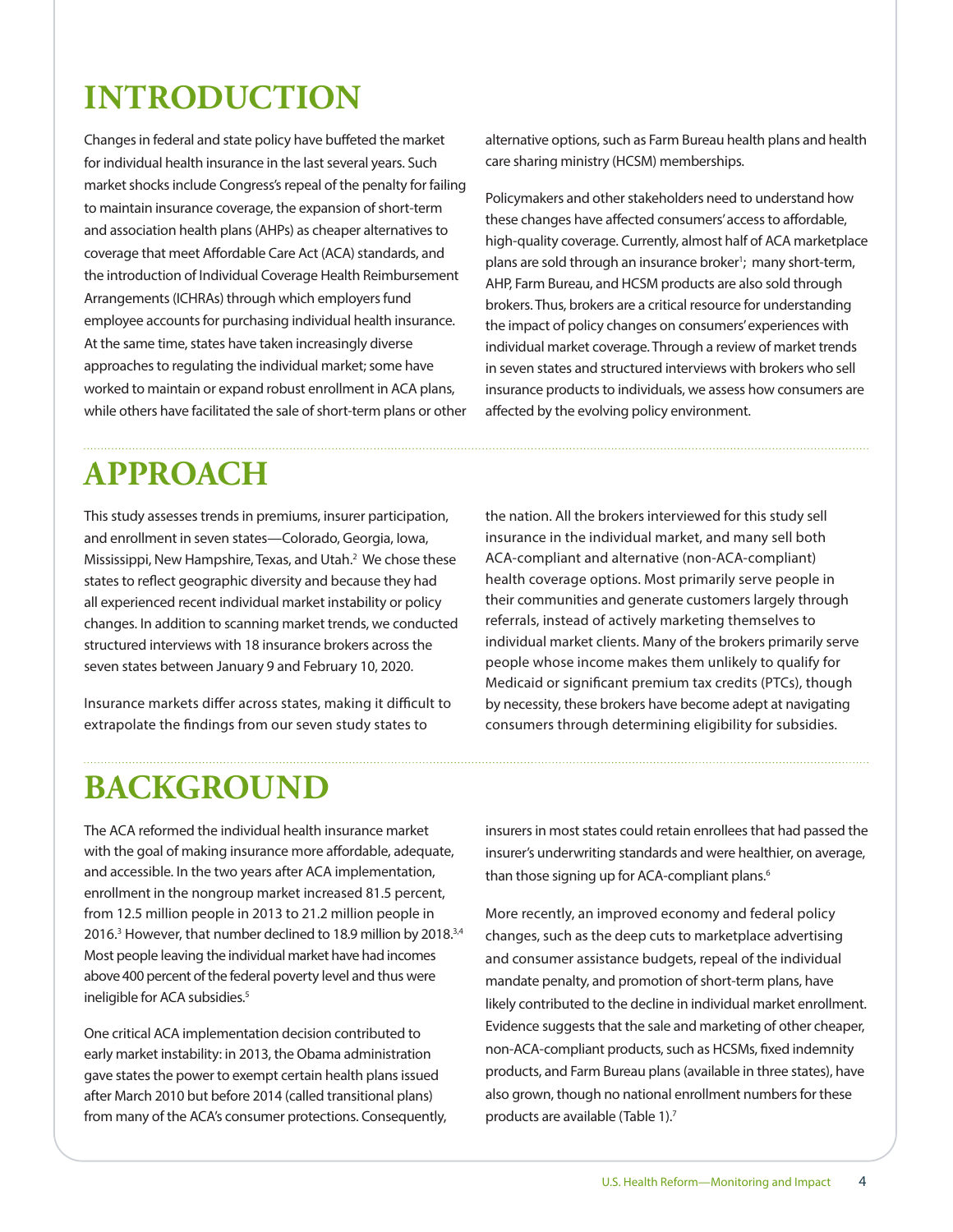# **Table 1. Alternative Coverage Options in the Individual Market**

| <b>Type</b>                                       | <b>Description</b>                                                                                                                                                                                                                                                                                                                                                                                                                                                                                                                                                                                                                                                           |
|---------------------------------------------------|------------------------------------------------------------------------------------------------------------------------------------------------------------------------------------------------------------------------------------------------------------------------------------------------------------------------------------------------------------------------------------------------------------------------------------------------------------------------------------------------------------------------------------------------------------------------------------------------------------------------------------------------------------------------------|
| <b>Transitional plans</b>                         | Individual health insurance policies purchased between March 23, 2010, and January 1, 2014. At state<br>option, insurers are permitted to renew existing enrollees. These plans are exempt from many ACA<br>consumer protections, including the ban on health status underwriting.                                                                                                                                                                                                                                                                                                                                                                                           |
| <b>Short-term, limited-</b><br>duration insurance | Insurance products originally designed to fill temporary gaps in coverage but now allowed to be sold<br>in most states for 364 days' worth of coverage, which can be renewed for up to three years. Generally,<br>consumers must pass medical underwriting to enroll in the plan, and the plans do not cover preexisting<br>conditions. In most states, these policies do not have to meet any of the ACA's consumer protections.                                                                                                                                                                                                                                            |
| <b>Association health plans</b>                   | Health insurance plans sponsored by an employer-based association, such as a professional or trade<br>group. Federal rules adopted in 2018 would allow association health plans (AHPs) to be sold to<br>employers of all sizes, including the self-employed. Such rules would treat the AHP as a large employer<br>group plan for the purpose of federal law, rendering the AHP exempt from ACA consumer protections<br>that otherwise apply to individual and small-employer health insurance. Though the federal rules are<br>on hold pending the outcome of litigation, AHPs could have a significant impact on the individual<br>market if they become widely available. |
| <b>Health care sharing</b><br>ministries          | Entities that ask their members to adhere to a set of religious beliefs and contribute funds to pay for<br>other members' qualifying medical expenses. Health care sharing ministry coverage is not insurance<br>and does not have to meet any ACA consumer protections.                                                                                                                                                                                                                                                                                                                                                                                                     |
| <b>Fixed indemnity plans</b>                      | Policies that generally pay a fixed dollar amount per health care service, regardless of the actual cost<br>of the service. They are not considered health insurance under federal or state laws and do not have to<br>meet any ACA consumer protections.                                                                                                                                                                                                                                                                                                                                                                                                                    |
| <b>Farm Bureau plans</b>                          | Health plans sponsored by Farm Bureau associations that have been exempted from state insurance<br>regulation. As such, they are exempt from the ACA consumer protections. They are currently available<br>in Iowa, Nebraska, and Tennessee.                                                                                                                                                                                                                                                                                                                                                                                                                                 |

Conversely, the federal government adopted rules in 2019 that could expand enrollment in individual market health insurance. Beginning January 1, 2020, employers are allowed to offer employees an Individual Coverage Health Reimbursement Arrangement (ICHRA) in lieu of a group health plan. The ICHRA is a tax-exempt account, funded by the employer, that can be used to reimburse employees' premiums for individual market, ACA-compliant coverage.<sup>8</sup> Employees offered an ICHRA may not qualify for premium subsidies for marketplace coverage, unless they can demonstrate that after-ICHRA premiums for the lowestcost silver-level marketplace plan available would exceed a specified percentage of their household income (currently 9.78 percent), adjusted annually. How popular ICHRAs will be with employers is unclear.

Though the proportion of consumers using brokers to enroll in a marketplace plan has grown, the number of brokers selling individual market coverage has declined significantly.<sup>9</sup> Insurers have reduced brokers' compensation for selling individual market policies since enactment of the ACA, because they were pressured to reduce administrative and

marketing costs. Further, many insurers suffered significant financial losses on marketplace plans from 2014 to 2016, causing them to reduce brokers' commissions even further.<sup>9</sup> At the same time, evidence shows that companies marketing alternative coverage products, such as short-term plans, HCSMs, and fixed indemnity plans, offer significantly higher commissions than those available for ACA plans to encourage brokers to sell these products.10

# **Consistent with National Trends, Studied Markets Are Stabilizing**

Nationally, marketplace plan premiums have declined for two consecutive years (2019 and 2020), while insurer participation in the marketplaces has increased.<sup>11</sup> This follows a tumultuous 2017–18 enrollment period, where many states experienced large, double-digit—sometimes even triple-digit—percent increases in state average benchmark premiums for the 2018 plan year (Table 2). Our seven study states have generally followed these national trends. All seven states have at least as many insurers participating in their marketplace as they had in 2018, and five of the seven states have more participating insurers in 2020 (Table 2).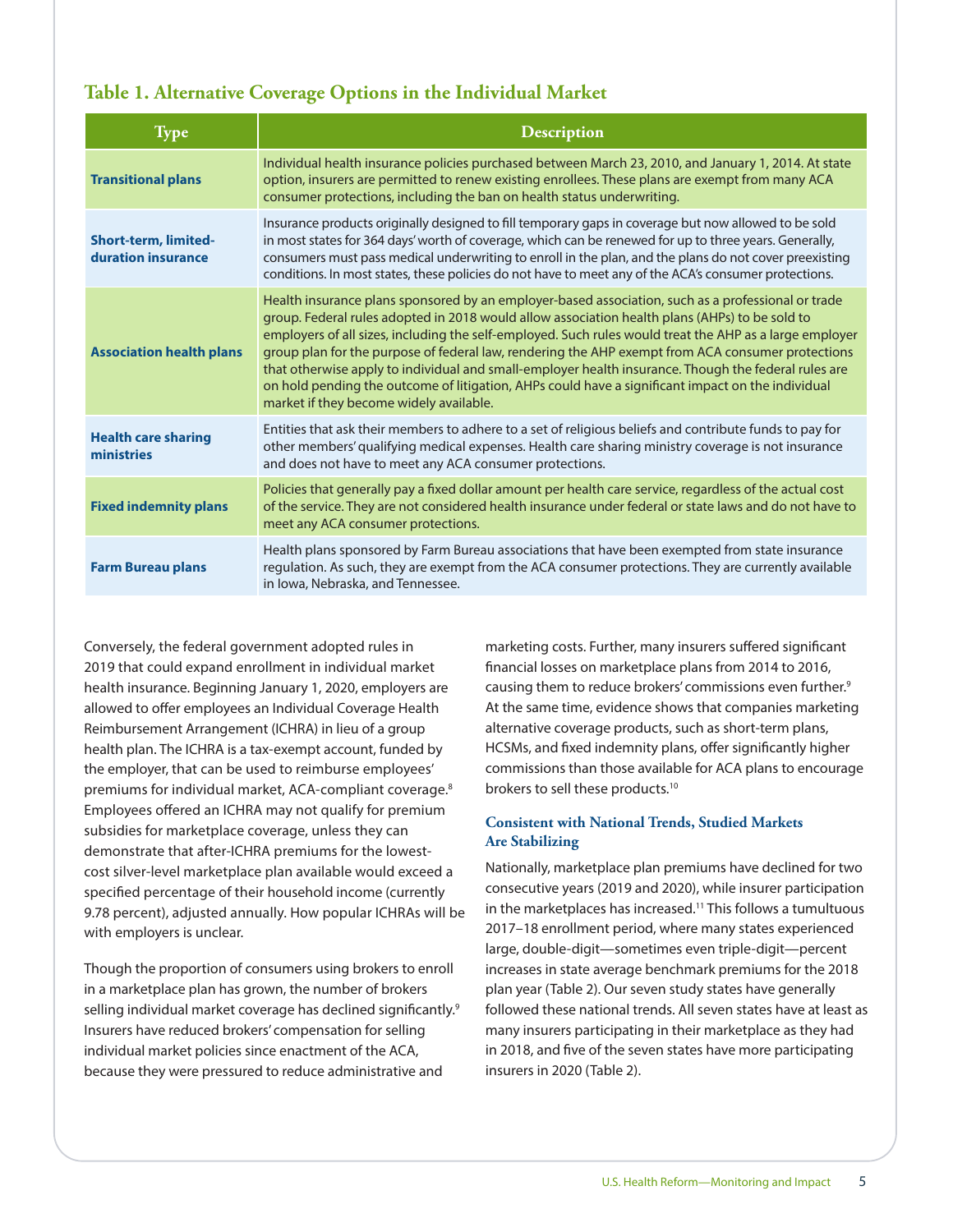# **Table 2: Marketplace Participation, Changes in Average Benchmark Premiums, and Marketplace Plan Selections, 2018–20**

| <b>State</b>                   | <b>Number of Insurers</b><br>Participating in the<br><b>Marketplace</b> |                | <b>Percent Change</b><br>in Benchmark<br>Premium |                | Marketplace Plan Selections* |           |           | Percent Change in<br><b>Plan Selections</b> |                |              |
|--------------------------------|-------------------------------------------------------------------------|----------------|--------------------------------------------------|----------------|------------------------------|-----------|-----------|---------------------------------------------|----------------|--------------|
|                                | 2018                                                                    | 2019           | 2020                                             | 2018-19        | 2019-20                      | 2018      | 2019      | 2020                                        | 2018-19        | 2019-20      |
| <b>Colorado</b>                | $\overline{7}$                                                          | $\overline{7}$ | 8                                                | 16             | $-24$                        | 165,777   | 169,762   | 167,000                                     | $\overline{2}$ | $-2$         |
| <b>Georgia</b>                 | $\overline{4}$                                                          | $\overline{4}$ | 6                                                | $-4$           | 14                           | 480,912   | 458,437   | 464,061                                     | $-5$           | $\mathbf{1}$ |
| <b>lowa</b>                    | $\mathbf{1}$                                                            | $\overline{2}$ | $\overline{2}$                                   | $-11$          | $-4$                         | 53,217    | 49,210    | 54,596                                      | $-8$           | 11           |
| <b>Mississippi</b>             | 1                                                                       | $\mathbf{1}$   | $\overline{2}$                                   | $-5$           | $-2$                         | 83,649    | 88,542    | 98,868                                      | 6              | 12           |
| <b>New</b><br><b>Hampshire</b> | 3                                                                       | $\overline{3}$ | $\overline{3}$                                   | $-18$          | 5                            | 49,573    | 44,581    | 44,496                                      | $-10$          | $\Omega$     |
| <b>Texas</b>                   | 8                                                                       | 8              | 8                                                | $\overline{2}$ | $\mathbf{1}$                 | 1,126,838 | 1,087,240 | 1,117,882                                   | $-4$           | 3            |
| <b>Utah</b>                    | $\overline{2}$                                                          | 3              | $\overline{5}$                                   | $-4$           | $-7$                         | 194,118   | 194,570   | 201,272                                     | $\Omega$       | 3            |

Sources: Premium data are authors' calculations based on data taken from Helathcare.gov premium data files and Connect for Health Colorado for all three years, found at [https://](https://www.healthcare.gov/health-and-dental-plan-datasets-for-researchers-and-issuers/) [www.healthcare.gov/health-and-dental-plan-datasets-for-researchers-and-issuers/](https://www.healthcare.gov/health-and-dental-plan-datasets-for-researchers-and-issuers/) and [https://planfinder.connectforhealthco.com/.](https://planfinder.connectforhealthco.com/)

Centers for Medicare & Medicaid Services. *Federal Health Insurance Exchange Snapshot: Week 7*. Baltimore: Centers for Medicare & Medicaid Services; 2019. [https://www.cms.gov/](https://www.cms.gov/newsroom/fact-sheets/federal-health-insurance-exchange-weekly-enrollment-snapshot-week-7) [newsroom/fact-sheets/federal-health-insurance-exchange-weekly-enrollment-snapshot-week-7](https://www.cms.gov/newsroom/fact-sheets/federal-health-insurance-exchange-weekly-enrollment-snapshot-week-7). Accessed March 31, 2020.

Nearly 167,000 Coloradans signed up for 2020 health insurance coverage. Connect for Health Colorado website. [https://connectforhealthco.com/nearly-167000-coloradans-signed](https://connectforhealthco.com/nearly-167000-coloradans-signed-up-for-2020-health-insurance-coverage/)[up-for-2020-health-insurance-coverage/.](https://connectforhealthco.com/nearly-167000-coloradans-signed-up-for-2020-health-insurance-coverage/) Accessed March 31, 2020.

2018 marketplace open enrollment period public use files. Centers for Medicare & Medicaid Services website. [https://www.cms.gov/Research-Statistics-Data-and-Systems/Statistics-](https://www.cms.gov/Research-Statistics-Data-and-Systems/Statistics-Trends-and-Reports/Marketplace-Products/2018_Open_Enrollment)[Trends-and-Reports/Marketplace-Products/2018\\_Open\\_Enrollment](https://www.cms.gov/Research-Statistics-Data-and-Systems/Statistics-Trends-and-Reports/Marketplace-Products/2018_Open_Enrollment). Accessed March 31, 2020.

2019 marketplace open enrollment period public use files. Centers for Medicare & Medicaid Services website[. https://www.cms.gov/Research-Statistics-Data-and-Systems/Statistics-](https://www.cms.gov/Research-Statistics-Data-and-Systems/Statistics-Trends-and-Reports/Marketplace-Products/2019_Open_Enrollment)[Trends-and-Reports/Marketplace-Products/2019\\_Open\\_Enrollment](https://www.cms.gov/Research-Statistics-Data-and-Systems/Statistics-Trends-and-Reports/Marketplace-Products/2019_Open_Enrollment). Accessed March 31, 2020.

Connect for Health Colorado reports plan selection totals for 2018 nearly matching longer 2017 enrollment period. Connect for Health Colorado website. [https://connectforhealthco.](https://connectforhealthco.com/connect-health-colorado-reports-plan-selection-totals-2018-nearly-matching-longer-2017-enrollment-period/) [com/connect-health-colorado-reports-plan-selection-totals-2018-nearly-matching-longer-2017-enrollment-period/](https://connectforhealthco.com/connect-health-colorado-reports-plan-selection-totals-2018-nearly-matching-longer-2017-enrollment-period/). Accessed March 31, 2020.

Connect for Health Colorado reports increase in 2019 medical plan selections. Connect for Health Colorado website. [https://connectforhealthco.com/connect-for-health-colorado](https://connectforhealthco.com/connect-for-health-colorado-reports-increase-in-2019-medical-plan-selections/)[reports-increase-in-2019-medical-plan-selections/.](https://connectforhealthco.com/connect-for-health-colorado-reports-increase-in-2019-medical-plan-selections/) Accessed March 31, 2020.

*\*Notes: Plan selections reflect the number of consumers who have selected a marketplace plan during the annual open enrollment period (November 1–December 15 in most states). Marketplace selections for 2020 are rounded to the nearest thousand, whereas previous years include exact numbers of plan selections.*

Nationally, marketplace enrollment has stayed generally constant in 2020.12 Among our study states, two had minor declines in plan selections this year (0.02 percent in New Hampshire and 2 percent in Colorado). The remaining states all saw increases in plan selections in 2020. Further, premium trends in our study states have been moderating after a few years of significant hikes. All study states but Georgia experienced either a decline or only a slight increase in benchmark premiums in 2020.

State-level policy and market conditions can affect the overall stability of the individual market. Colorado's establishment of a reinsurance program in 2019 helped lower premiums, and Colorado's and New Hampshire's decisions to limit the sale

of underwritten short-term plans may have helped stem the flow of healthy marketplace enrollees into those products.<sup>13</sup> Conversely, Iowa deciding to allow the renewal of transitional policies in 2013, and the state's dominant individual market insurer (Wellmark) deciding to retain most of its membership in those plans has resulted in a smaller, sicker ACA-compliant market in that state.<sup>14</sup> lowa arguably doubled down on this policy in 2018 by exempting plans sold by the state's Farm Bureau from state and federal insurance standards, including protections for people with preexisting conditions. Iowa's Farm Bureau plans are underwritten, meaning they screen out consumers with health issues. Though it is too soon to tell if the Farm Bureau plans will siphon off a significant share of healthy enrollees from the individual market, they could do so.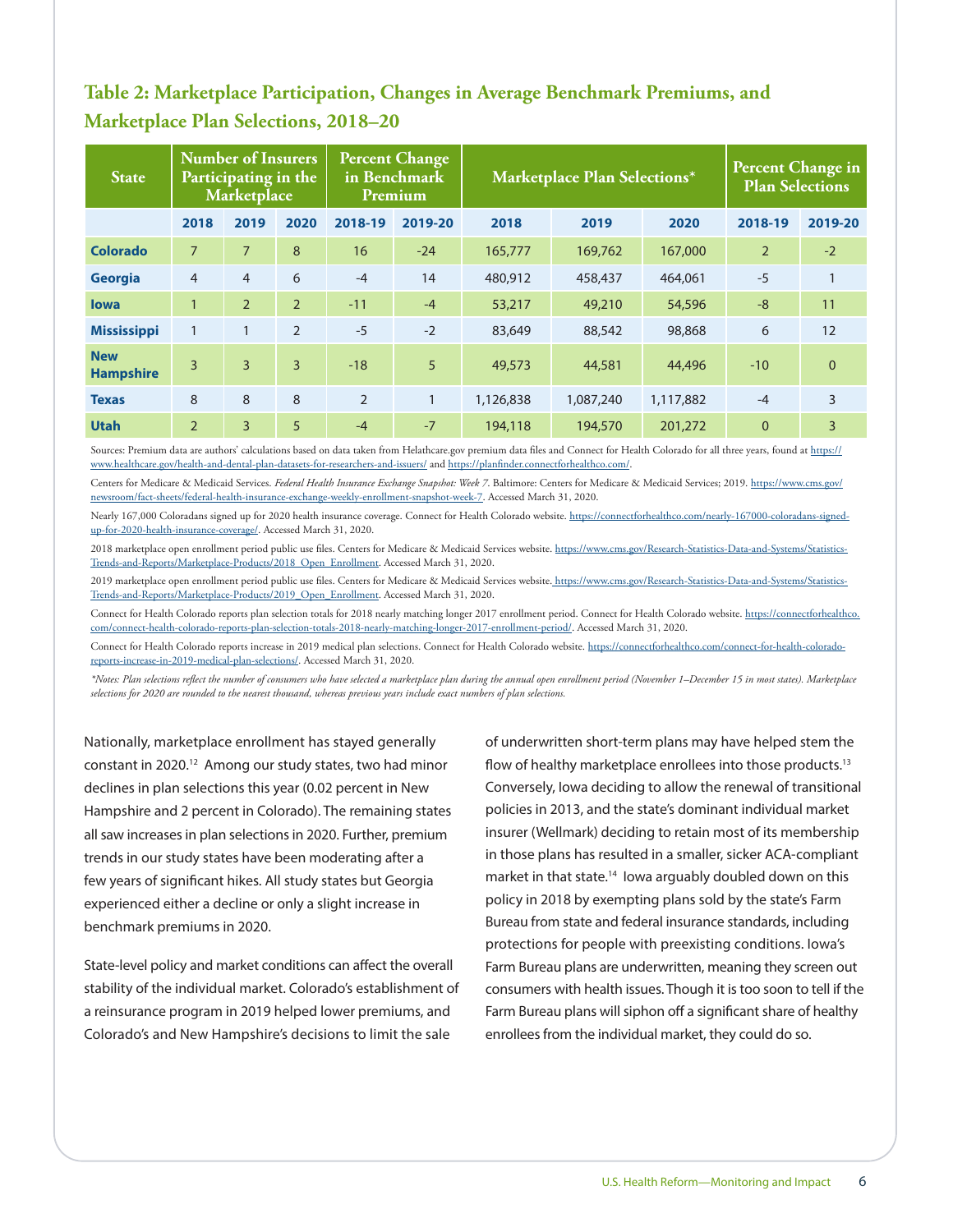# **FINDINGS**

# **Brokers Report Improved Competition and Products in ACA Marketplaces but Continued Concern over Narrow Networks**

The widespread moderation in premiums for ACA coverage primarily owes to insurers' increased financial stability in the marketplaces, as well as increased competition from new market entrants.<sup>5</sup> Most of our study states had new insurers enter the individual market this year, and no states lost an insurer. Brokers universally welcomed the additional competition, but many observed that the new companies had not yet worked to educate brokers about their products or ingratiate themselves with the broker community. However, some brokers were pleased to offer consumers new options, particularly because insurers in their markets exclusively offer health maintenance organization (HMO) or exclusive provider organization products, with no out-of-network coverage. (See text box.) Brokers noted that at least a few new insurers built their networks using different providers, giving consumers new choices of both insurers and providers. An Iowa broker suggested that "bad press" for Wellmark led it to reenter the market with a plan covering 98 percent of doctors in the state, presumably to woo customers away from its marketplace competitor. Conversely, the lack of any competition in some Georgia counties strengthened those counties' sole insurer, Ambetter. "Their network grew substantially because they were the only game in town," reported a broker. Doctors "understood it's either take them or leave them because it's the only insurance [people have]," said a broker who also noted that a new insurer entering into the market prompted Ambetter to improve some of its plans by reducing deductibles.

**Preferred provider organization:** A health plan that contracts with a network of providers. Enrollees pay less in cost sharing if they use providers in that network but can see providers outside the network at an additional cost.

**Health maintenance organization:** A health plan that only covers care from providers under contract. The plan generally will not cover out-of-network care except in an emergency and will require a referral to see a specialist.

**Exclusive provider organization:** A health plan that covers only services provided by in-network providers. It generally will not cover out-of-network care except in an emergency.

Despite these improvements, brokers in our study found that many consumers disliked not having preferred provider organization (PPO) products available to them, particularly those transitioning from employer-sponsored insurance

to a marketplace plan. "You can't go anywhere because the networks are so small," observed a New Hampshire broker. A Texas broker noted that many of her clients would rather pay significantly higher premiums through a COBRA policy than transition to a narrow-network HMO product. Brokers also mentioned that many plans exclude the marquee regional hospital system in their areas.

### **Incentives to Serve Individual Market Consumers Have Improved but Are Still Limited**

The brokers in our study reported limited incentives for selling ACA-compliant individual market products. Several have either stopped actively marketing their services to individual market consumers (instead operating only through referrals) or chosen to discontinue selling marketplace plans altogether. Some reported that they only work with individual market clients at the request of an employer client, or to help a Medicare Advantage client obtain a policy for a family member. "I have all these referrals," said one broker, "but I lose money on most of them. … [Working with individual market consumers] is just not a good business plan." Brokers identified four primary reasons the individual market was unattractive for them.

- First, keeping up with constantly changing public policies at the state and federal levels is challenging.
- Second, helping consumers receive a determination of eligibility for ACA marketplace subsidies can be a long and complicated endeavor, particularly for those with multiple family members or sources of income.
- Third, technical issues with the marketplace platform have been challenging, including glitches in the system's ability to record when a broker has assisted someone (and thereby enabling the broker to be paid).
- **Lastly, brokers almost universally cited the precipitous** decline in commissions from insurance companies since ACA enactment.

One broker noted that before the ACA, it was common to receive 10 percent of the premium for selling and servicing a plan. Thus, for a plan with a \$1,500 per month premium, the broker would receive \$150 per month for the life of the policy. Today, many insurers have switched to a per member, per month flat rate, which this broker said ranged from \$6 to \$18 in his market. Other brokers reported commissions averaging 1 to 2 percent of a plan's premiums. However, more recently, brokers in a few of our study states reported that insurers have begun increasing their commissions slightly, perhaps in response to increased competition from other insurers.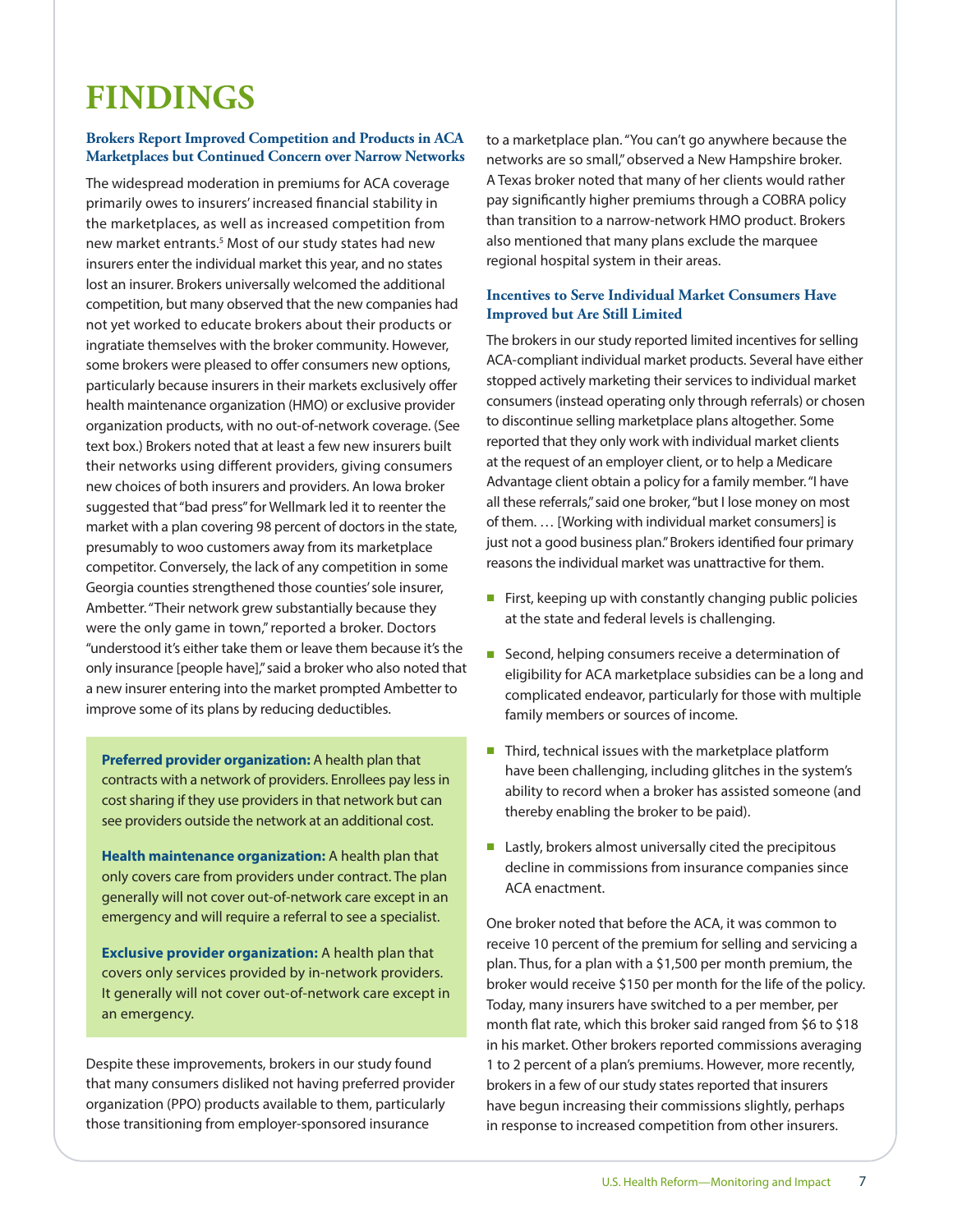As one Utah broker observed, insurers have "actually increased commissions over the past couple of years … and they're all now paying commissions for [special] enrollments," which insurers had previously eliminated.

By contrast, brokers across our study states reported that compensation for selling short-term plans, HCSMs, and fixed indemnity plans is more generous than that for selling ACA plans. Fixed indemnity insurers offered one broker as much as a 25 percent commission to sell their plans. Another broker reported that short-term-plan insurers were offering commissions between 15 and 28 percent. HCSMs tend to offer similarly generous compensation, with brokers reporting commissions between 15 and 30 percent. This partly owes to alternative health insurance plans not being subject to the medical loss ratio regulations required of ACA-compliant plans. By law, at least 80 percent of premium dollars for ACAcompliant plans must be spent on medical care, limiting the size of broker commissions.

#### **Coverage Affordability Remains a Top Concern**

Though average premiums either declined or increased only modestly in 2020, brokers reported that this trend had disparate impacts on marketplace enrollees, depending on whether they were eligible for PTCs. In each study state where premiums declined, all brokers reported that their subsidized clients were slightly worse off in 2020 than they had been in previous years, because the PTC amount they receive is pegged to the price of the benchmark plan. As that price declines, so, too, do PTCs. Brokers noted that subsidized enrollees, though still protected from the full cost of the premium, still had to pay more for their coverage than they did the prior year. People with subsidies "got hit the hardest," said a Colorado broker. "Especially bronze [plan enrollees] with a subsidy … their rates went up … and we had to explain how the subsidies went down. … From their standpoint, it makes no sense," the Colorado broker continued. Table 3 illustrates how the net premium paid by enrollees can vary based on the price of the benchmark silver plan.

**Table 3. State Average Lowest-Cost Bronze and Benchmark Monthly Premiums for a 40-Year-Old Nonsmoker, 2019–20 (in dollars)**

| <b>State</b>                   | Lowest-Cost<br><b>Bronze</b> , 2019 | Benchmark,<br>2019 | Lowest-Cost<br>Bronze, 2020 | Benchmark,<br>2020 | Lowest-Cost<br>Bronze 2019,<br>after APTC <sup>a</sup> | <b>Lowest-Cost</b><br><b>Bronze 2020,</b><br>after APTC |
|--------------------------------|-------------------------------------|--------------------|-----------------------------|--------------------|--------------------------------------------------------|---------------------------------------------------------|
| <b>Colorado</b>                | 363                                 | 496                | 292                         | 374                | $\mathbf{0}$                                           | 53                                                      |
| Georgia                        | 338                                 | 457                | 342                         | 438                | 13                                                     | 39                                                      |
| lowa                           | 442                                 | 731                | 367                         | 689                | $\mathbf{0}$                                           | $\mathbf{0}$                                            |
| <b>Mississippi</b>             | 455                                 | 521                | 422                         | 484                | 66                                                     | 73                                                      |
| <b>New</b><br><b>Hampshire</b> | 303                                 | 402                | 303                         | 405                | 33                                                     | 34                                                      |
| <b>Texas</b>                   | 297                                 | 419                | 279                         | 415                | 11                                                     | $\Omega$                                                |
| <b>Utah</b>                    | 287                                 | 539                | 286                         | 481                | $\mathbf{0}$                                           | $\Omega$                                                |

Source: Authors' calculations based on data from Healthcare.gov and Connect for Health Colorado.

*Notes: APTC = advanced premium tax credits.*

a Advanced premium tax credits were calculated for a person with income at 200 percent of the federal poverty level.

However, brokers in these states reported that consumers ineligible for subsidies were generally pleased that their rates went down, though some were surprised and confused. "More clients were questioning why their rates went down … because that doesn't usually happen," one broker said.

Across all seven states, brokers reported that many of their clients cannot afford ACA coverage, particularly those ineligible for subsidies. In addition to the high premiums, brokers pointed to the high cost sharing in these plans, particularly deductibles and annual out-of-pocket maximums, which has increased steadily each year. "People feel like they're paying a lot and not

getting any benefit if they don't meet the deductible," noted one broker. A New Hampshire broker reported that her clients "just gasp" when she informs them of the deductibles and outof-pocket maximums for ACA plans.

At the same time, brokers reported that premiums for people remaining in transitional policies have been rising in recent years, faster than premiums for ACA-compliant coverage. Though those products were originally underwritten and tended to have healthier enrollees, the healthier selection resulting from that underwriting has worn off as enrollees have gotten older and acquired health conditions. (These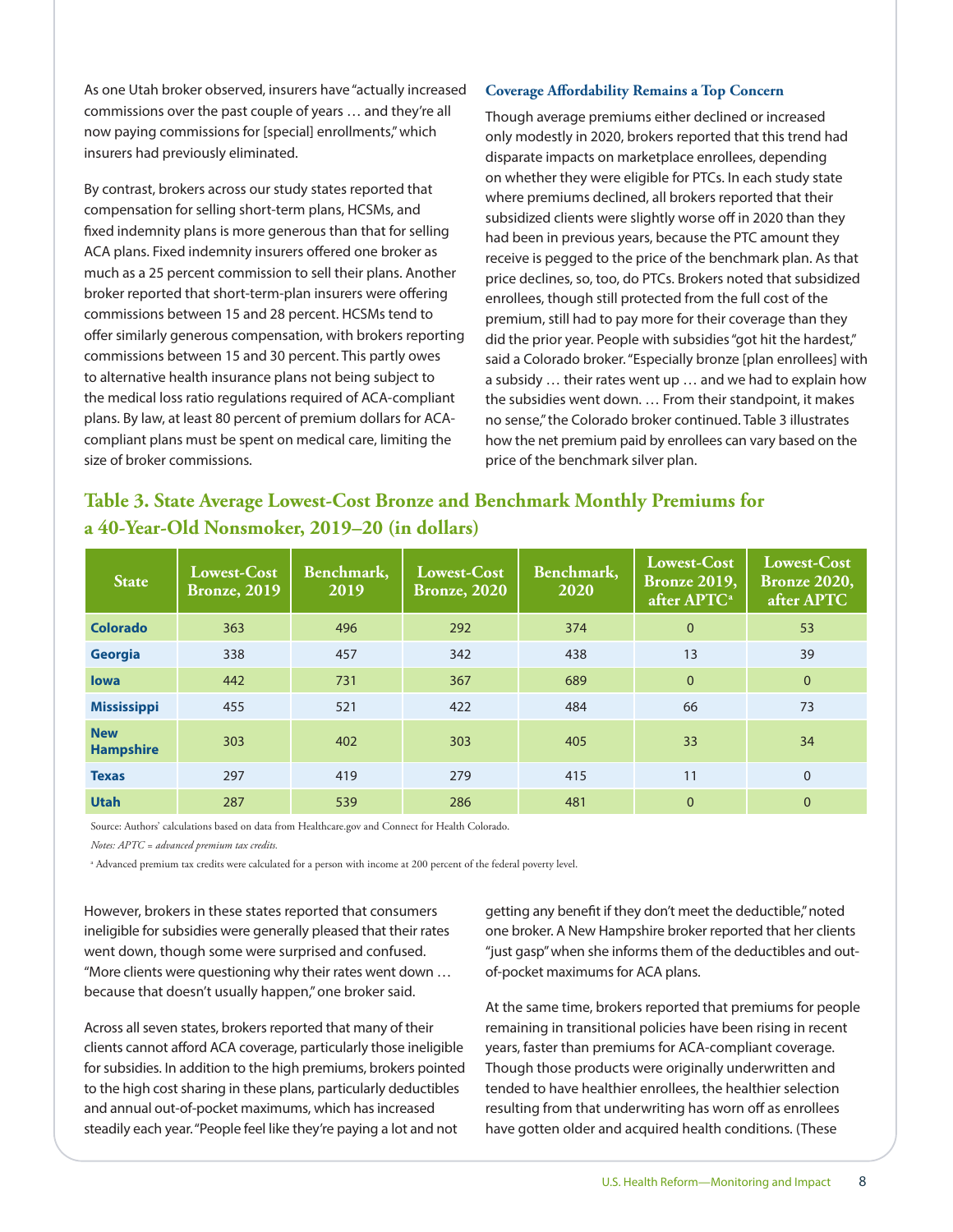plans are prohibited from selling coverage to new enrollees.) Brokers reported that some insurers of those products have been hiking up premiums in response, driving more of these enrollees into the ACA marketplaces.

### **Better Prices and Products in the Employer Group Market Limit Use of ICHRAs and Attract Sole Proprietors**

#### *ICHRAs Are Slow to Take Hold but Could Become More Popular*

The Trump administration has touted ICHRAs as mechanisms to encourage employers that have not heretofore offered a health benefit to their workers to do so, as well as to help employers that can no longer afford to offer a health benefit.<sup>8</sup> The ICHRA enables employers who do not offer a group plan to fund employees' health reimbursement arrangement (HRA) accounts with a predetermined amount to reimburse them for the cost of premiums for an individual market plan. ICHRAs may be conceptually appealing to employers because they shift their liability for health coverage from a percentage of the cost, where annual cost growth may be unpredictable, to a defined dollar amount, where the employer can determine how much it wants to contribute each year.

The ICHRA is different from another HRA called the qualified small employer HRA, or QSEHRA, which Congress authorized in 2016. The QSEHRA, as its name suggests, is only available to small employers. Employees with a QSEHRA can combine those funds with ACA PTCs to reduce their premium costs, if eligible.15 Conversely, employees with an ICHRA, if eligible for PTCs, must use either the HRA account or the PTCs; the two funding sources cannot be combined.

Brokers across all our study states reported that few to no employers have taken up the new ICHRAs. "We haven't really had anyone come and say, 'This is a good way to go," reported an Iowa broker. Another broker called employers' interest in the option "minimal." However, a few brokers thought the ICHRA could become an attractive option for employers, particularly for those who fear their renewal every year because they "don't know if it's going to be a 2 percent or 30 percent [cost increase]," said one broker.

This slow adoption can be attributed to several factors, including the insufficient lead time for brokers to learn about these arrangements, the complicated nature of the product and potential compliance risks for employers, the lack of PPO products in the individual market, and the inability to combine HRA funds with APTCs. Additionally, several brokers noted that, in a robust economy, employers are unlikely to risk alienating employees with unwelcome benefit changes.

Federal rules authorized ICHRAs in June 2019, but ICHRAs were not available until January 1, 2020. Though the federal government has attempted to educate employers and brokers about this new vehicle for funding employee benefits, many brokers did not feel ready to adequately advise employers on a potential shift. "I had [an employer] ask me about the [ICHRAs] in December. … He was ready to offer, but I wasn't ready to advise him; I don't know all the guidelines to abide by," said one broker. Other brokers pointed to the complicated tax and Employee Retirement Income Security Act of 1974 compliance obligations associated with offering ICHRAs, as well as the operational complexity and need for extensive employee education. "There's increased fees for someone to administer the HRA," noted one broker, "and at the end of the year, you still have to go through reporting and tracking of employees to make sure they had the right coverage at the right time. … It's enough to drive someone crazy."

Most brokers suggested that the biggest impediment to employers shifting to ICHRAs is the disparity in the quality and affordability of products between the group and individual markets. "The coverage is better in the group market," one broker said, "and premiums are higher in the individual space." Adopting ICHRAs would be a "step down" for employees, another broker noted. Specifically, brokers pointed to group plans continuing to have broader, PPO-style networks, whereas the individual market offers almost exclusively HMO, or closed-network, plan options. "It might work in other places with PPO options [in the individual market]," said one broker, "but here in Texas? Not at all." Others noted that, like premiums, deductibles in the individual market tend to be higher than those offered in the group market. Until coverage options are equal in both markets, most brokers did not think employers would be willing to shift their employees to ICHRAs.

According to some brokers, employers' interest in ICHRAs has been dampened by the inability to combine their ICHRA contributions with APTCs for marketplace coverage. One reported "a decent number" of employers asking about ICHRAs but deciding against it after learning that employees would lose eligibility for APTCs. As one broker put it, for employees whose income would qualify them for APTCs, "it's not a good option. … You can't pay for subsidized premiums with [the ICHRA]." This broker preferred QSEHRAs, at least for employers who qualify.

Brokers also cited the robust economy and employers' fear of change as reasons for slow take-up of ICHRAs. "We've mentioned it to [our employer clients]," said a Georgia broker, but "they don't want to go through all the trouble to do it. They … don't like change." Another broker suggested that employers were waiting for other employers to go first: "They want to see other employers who have done it."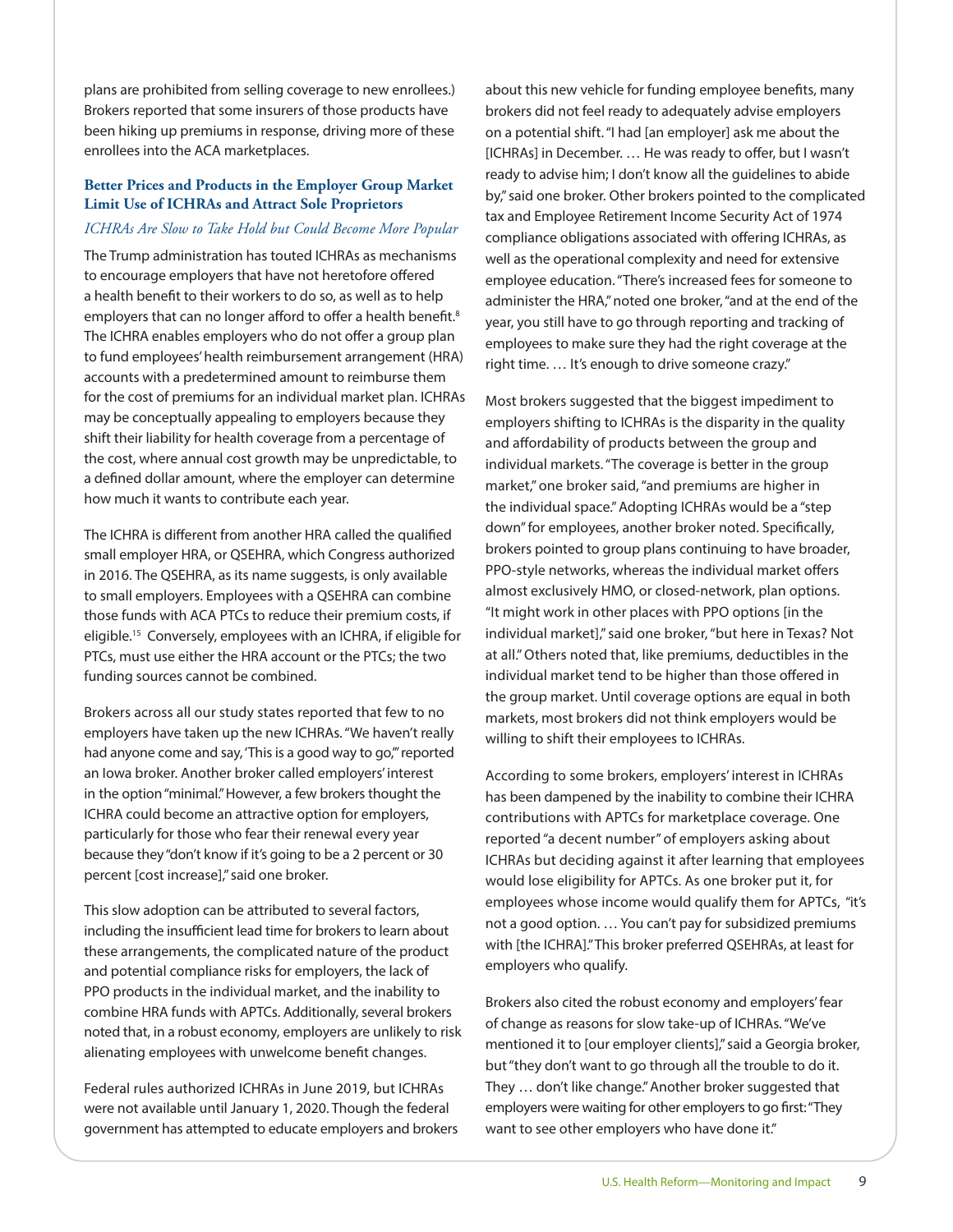However, a few brokers noted that ICHRAs could be a good option for some employers, such as those that offer a traditional group plan to full-time employees but do not offer a health benefit to part-time employees. In that context, one broker said, offering an HRA to those part-time employees "makes complete sense." Another noted that for self-funded employer clients with sicker-than-average employees, the "ICHRA is something they'll have to consider" because it offloads the financial risk of an employee group with above average health care costs to the individual market.

## *Flexibility for the Self-Employed to Enroll into a Group Market Plan Is Helping Some Find More Affordable, Generous Coverage*

Brokers in three of our study states—Iowa, Utah, and Texas reported that their clients have benefited from the relaxation of rules prohibiting the self-employed from purchasing small-group market health plans. Brokers in Iowa told us that if a self-employed person creates a limited liability company and issues his or herself a W-2, a local insurer could then enroll the person in a group plan. In Utah, married couples can qualify for a group plan if they are both owners of a company, though the broker noted that flexibility varies by insurer. The same is true in Texas: One broker mentioned husband and wife clients who were early retirees. They had income from a rental property, so by incorporating themselves as a business, they qualified for a group plan. "They're saving \$700 per month in premiums," the broker said. In addition to saving on premiums, brokers noted that qualifying individuals can benefit from the broader provider networks available in the group market. "We try to rescue people from the individual market," said one broker, "especially if they're just over 400 percent [of the federal poverty level]."

### **Brokers Hold Mixed Views on the Value of Alternative Coverage Options**

#### *Short-Term Plans Have Not Taken Hold in Some States*

Short-term, limited duration (STLD) plans were originally designed to fill temporary gaps in coverage, such as when someone is between jobs. Trump administration rules published in 2018, now adopted in most states, allow insurers to offer STLD plans lasting up to 364 days, and the rules allow consumers to renew STLD plans for up to three years. Because they do not generally cover preexisting conditions, do not have to provide comprehensive health benefits, and can deny enrollment outright based on health status, these plans are offered at a lower cost than ACA-compliant plans.

Despite federal rules designed to expand the sale of STLD plans, brokers in several study states reported that STLD plans have been slow to get off the ground. In Colorado and New Hampshire, STLD plans are limited to six months, reducing their attractiveness as a substitute for ACA coverage.16 In the remaining five states, STLD plans can last for up to one year and be renewed for up to three years. However, brokers in these states report that few insurers have developed STLD products that align with the federal policy changes. In Mississippi, a broker told us that the STLD industry "basically shut down" after the ACA and that no insurers have yet started to offer the longer-duration coverage now permitted. In a few cases, the state department of insurance had only recently approved insurers' longerterm STLD plans; Iowa had only approved them as of January 2020.17 Consequently, brokers reported limited experience selling the product.

A few brokers we spoke with held positive opinions about STLD plans. One broker in Texas said he was "trying to grow that [line of business] aggressively" for people who are healthy and looking for low-cost, catastrophic coverage, partly because he could earn significantly higher commissions for STLD plans (15–20 percent, compared with commissions for ACA plans, which in his case ranged from 3–5 percent). Meanwhile, a New Hampshire broker called STLD plans "wonderful" because they are "actual insurance," adding, however, that she only offers them "as plan B, if there's no other choice, and when folks are ready to walk out the door." A Georgia broker allowed that networks for STLD plans can be quite broad, pointing to Anthem Blue Cross Blue Shield, which offers its full ACA network to STLD plan enrollees.

More often, however, brokers expressed reservations regarding STLD plans. "I'm apprehensive to sell them; I don't want someone to get into a limited plan and then … develop cancer," said one Iowa broker. "[Short-term plans] don't fit everyone, and a \$1 to \$2 million lifetime benefit isn't much in today's costs," added a Texas broker. One broker also highlighted how STLD plans can result in adverse selection against ACA-compliant plans. In her state, where STLD plans can only last six months, she advises relatively healthy clients to sign up for an ACA-compliant plan at the start of the year, obtain any needed medical services during that time, and then switch to a short-term plan for the second half of the year. For people struggling to pay the monthly premiums on ACA plans "that's a game plan if their health holds out," she said.

Several brokers said they missed the *shorter*-duration plans. An Iowa broker shared, "I wish that 90-day policies were still an option. I don't like having a [policy with a] \$20,000 [benefit] maximum for 364 days." A Mississippi broker described the shorter STLD plans as an "excellent stop-gap for short-term situations at an affordable cost," adding, "that product was a lifesaver for a lot of people."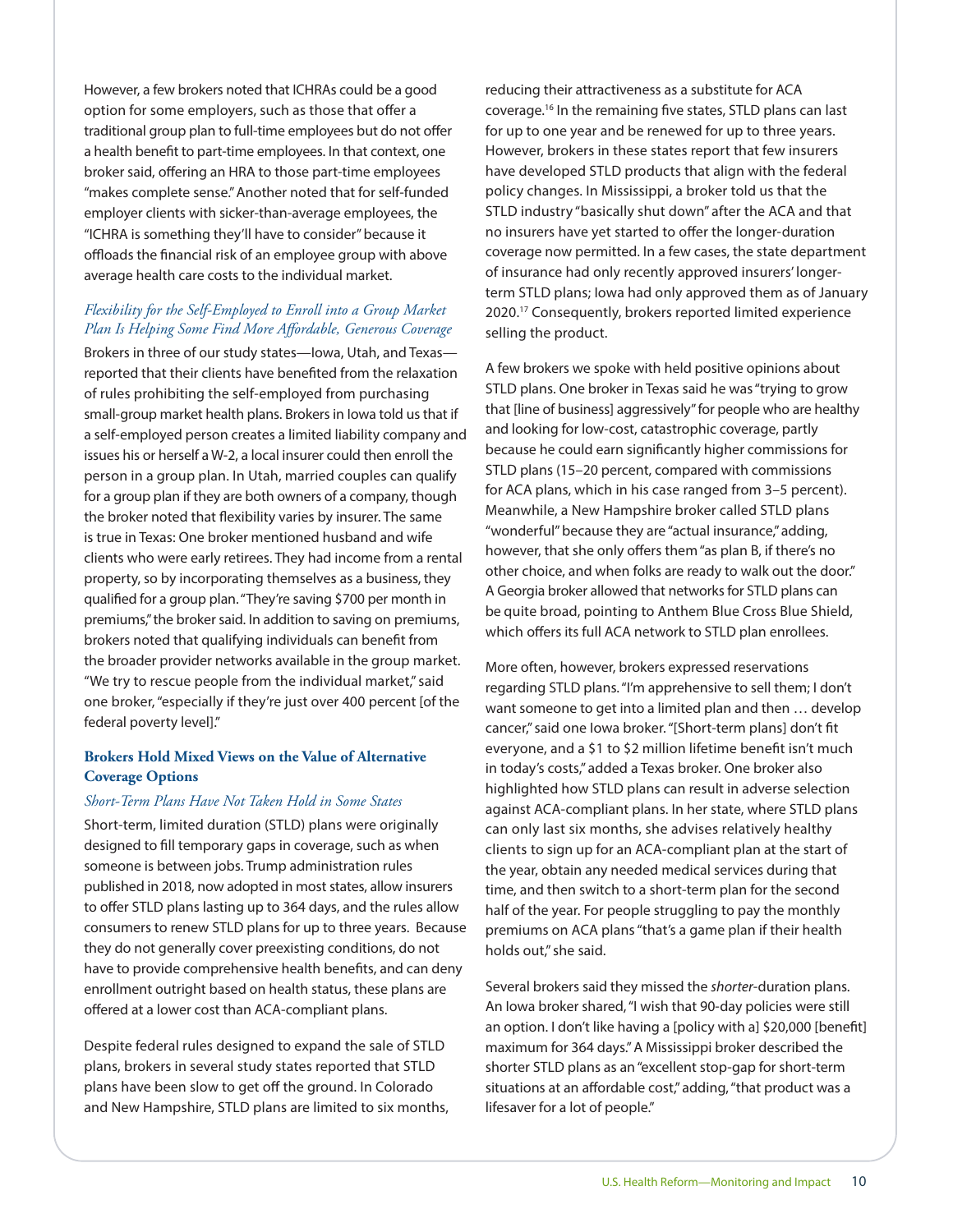## *Broker Interest in Health Care Sharing Ministries Is Limited, Despite Generous Commissions*

HCSMs are another alternative that can be sold to people who have missed the open enrollment period or are not interested in purchasing ACA-compliant coverage. However, HCSMs are not considered insurance under federal or state laws, and paying for an HCSM membership provides no guarantee that medical claims will be paid. HCSM coverage does not have to meet any of the ACA consumer protections and seldom covers preventive care or preexisting conditions.

Brokers reported that HCSMs have been actively marketing to consumers in their states. These include Aliera and Trinity HealthShare in New Hampshire, Altrua HealthShare in Utah and Iowa, and Medi-Share in Georgia and Iowa. An Iowa broker who sells Medi-Share memberships praised the ministry: "They've been in business since 1993 and have 400,000 lives [nationally] and have never not paid a qualified claim. I'm not concerned about Medi-Share. … They're the real deal."

Beyond this, however, brokers in our study states were mostly reluctant to sell HCSM coverage, primarily because it is not insurance. As we found in our previous work,<sup>18</sup> brokers are licensed by their state to sell insurance products and carry "errors and omissions" (E&O) insurance to protect them from lawsuits by clients for inadequate advice or negligence. Traditional E&O insurance does not cover HCSMs, and brokers choosing to sell HCSMs must either bear the added cost of a separate E&O policy or risk legal exposure. "As an agent, I don't want to sell a product where someone will fall through a gap. And when something goes wrong, they're mad at me," explained one Iowa broker. A Colorado broker said, "People ask about [HCSMs], but I tell them they're maybe not the safest route to go. If you want insurance, you should be buying insurance … and not something you can be cancelled from." In Georgia, a broker told us, "A lot of Christian plans come to me, but you need a separate E&O contract for it, and I'm just not comfortable enough with it. If I won't buy it, I'm not going to try and sell it. And I consider myself a Christian." A Texas broker has prepared a flier with a Wikipedia definition of HCSM and links to ministries available in the state. "I give this to people who are interested in them, and then advise them to pursue it on their own," she said, adding, "It doesn't matter what you tell people, you have no control over what they remember or what they think you said. People remember what they choose to remember." Another Texas broker said, "I want to know at the end of the day that my client's claims will get paid, and the HCSMs just don't guarantee that." Brokers described how HCSMs market aggressively and offer higher commissions than ACA-compliant plans. But as one Georgia broker put it, "That's still not enough [for the risk involved]."

# *Brokers Report Concerns about Association Health Plan Scams and "Death Spirals"*

Federal rules adopted in 2018 would allow an association of employers—or the self-employed—to join together under an AHP and be considered a single employer. This designation would allow AHPs to be regulated as large employer plans, exempting them from many of the ACA standards and protections that apply to small-employer and individual market plans.

Though the federal rules were enjoined by a federal district court in 2019, meaning the AHPs formed under the rules had to stop marketing their products, many brokers interviewed for this study expected AHPs to "take off" if that court ruling is overturned on appeal. The brokers in our study did not report having any clients that had joined the new version of AHPs, but many of them reported experiences with AHPs that existed before the ACA, much of them negative. Brokers spoke about AHPs'"long and sordid history" in the individual market and how many AHPs are little more than insurance scams. For more legitimate AHPs, several brokers reported that many in their states had failed or become insolvent. A broker in Mississippi observed, "The problem is that they inevitably collapse in a death spiral. Everyone loves them initially, but as claims come in, premiums increase, healthy individuals jump off for greener pastures, the sick remain, and you go broke." A Texas broker shared similar sentiments: "You pool sole proprietors together and get better rates, and initially all is lovely. Until there are claims. Then rates go up, healthy people say, 'Wait a minute' and pull out, and sick people can't go anywhere. Pools get smaller and sicker and premiums get higher. [AHPs] died an ugly death in Texas in the past. They're a good sound bite for politicians, but they don't work."

#### *Fixed Indemnity Insurance Is Perceived as A "Desperation Product"*

Companies selling fixed indemnity plans, which provide a fixed dollar amount for specified health care services, often market their products as cheaper substitutes for comprehensive, ACA-compliant insurance.<sup>7,19</sup> The brokers we interviewed for this paper were almost universally critical of fixed indemnity products, citing their caps on benefits and skimpy coverage. One broker called them "desperation products." Several brokers reported that they do not and never would sell such plans for some of the same reasons they will not sell HCSMs. One Mississippi broker expressed a commonly held view: "No matter what you tell [customers about the risks], no matter what documentation you give them, no matter what you have them sign, they still think everything is covered. And the moment they find out something is not covered, the first thing they say is, 'You didn't tell me that!'" Another broker noted that the brokers who sell fixed indemnity products "never stick around more than four months" because they do not want to face unhappy clients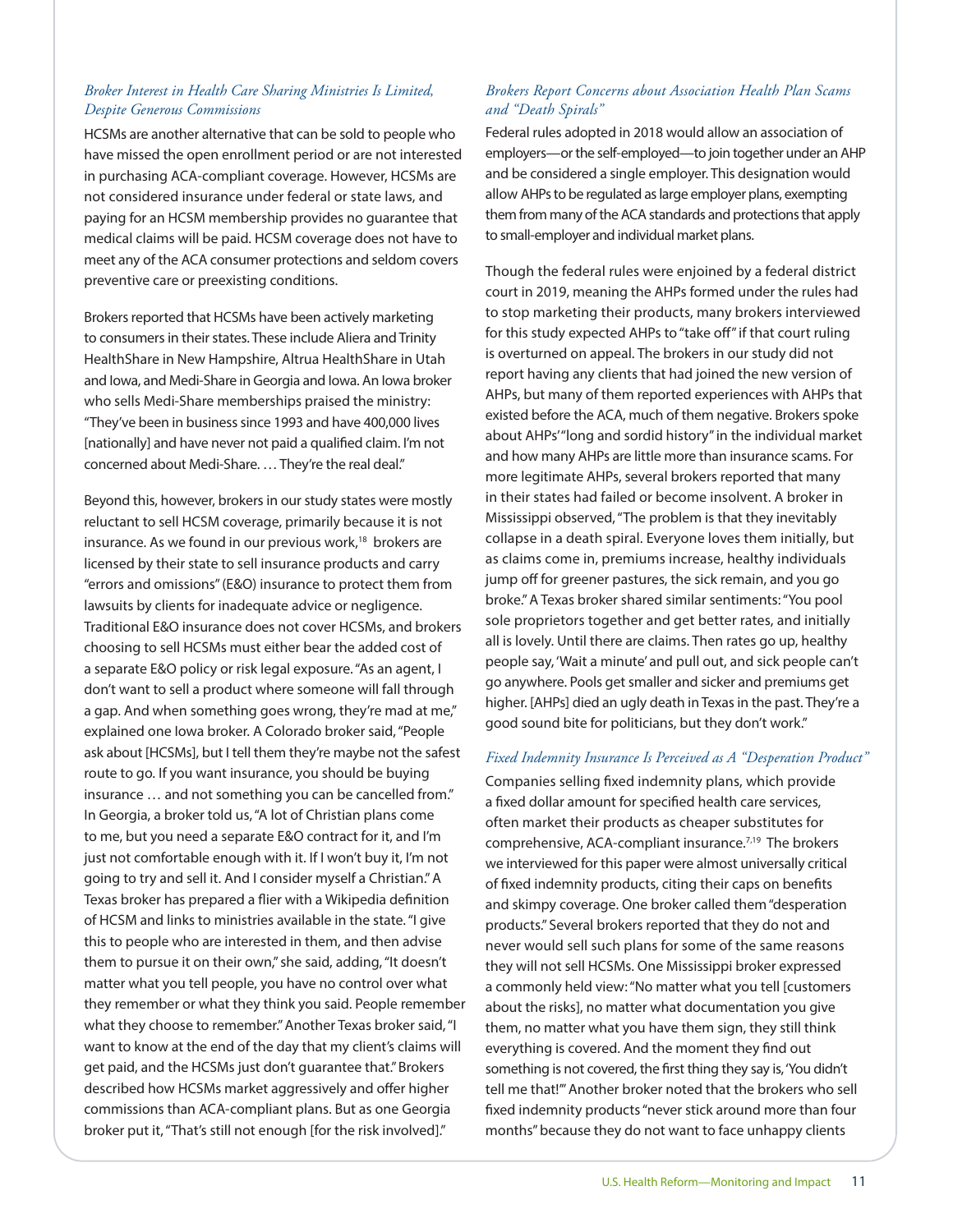who have discovered their policy does not cover much. "If you have a \$75,000 claim [on a fixed indemnity plan]," he said, "you'll be [out of pocket] \$30,000 to \$40,000. … Anyone can buy a cheap policy. It's just not good insurance."

### *Farm Bureau Plans in Iowa Are Not for People with Preexisting Conditions*

In 2018, Iowa amended its state law to exempt health plans sold by the state Farm Bureau from state and federal insurance regulation, including the ACA's consumer protections. Enrollees must annually apply for membership to the Farm Bureau (a \$30–\$40 fee), go through underwriting to identify and exclude preexisting conditions, pay premiums that run about one-third below those charged for an ACA-compliant plan, and receive their care through the Wellmark Blue Cross and Blue Shield statewide HMO network.

Though Iowa brokers reported thinking the Farm Bureau plans would "take off" once freed from ACA rules, the product had been difficult to sell thus far. "It started from zero, [Farm Bureau plans] didn't have a pool to figure out what kind of risk they could bear, so were strict on underwriting," said one broker. People who can meet the Farm Bureau's underwriting standards are typically healthy and between ages 26 to 32 or 61 to 65, according to another broker. This interviewee went on to say, "But if you fail to disclose something, even by accident, they consider you fraudulent and can cancel your coverage at any time." These factors have resulted in the Farm Bureau reportedly writing "less than 1,000 contracts" during its first year. Another broker summed it up this way: "I'm always apprehensive to sell something new unless they come in with some financial backing. The [Farm Bureau plan] is not insurance. As an insurance agent, my E&O doesn't cover noninsurance products."

# **CONCLUSION**

In our 2018 study's interviews with health insurance agents and brokers, we heard that significant premium increases and fewer plan options in the ACA-compliant market were pushing many healthy, unsubsidized consumers out of the individual market. Brokers further reported aggressive marketing of and increased consumer interest in alternative products, such as short-term plans and HCSMs. Brokers also reported receiving significantly higher commissions for selling these alternative products than they received for selling ACA-compliant plans. Many were pessimistic about the long-term stability of the individual market.

Two years later, the brokers in our current study generally spoke positively about moderating premiums in the individual market, as well as the introduction of new insurer participants. However, though they applauded signs of stabilizing and even healthier markets, many noted that premiums are still unaffordable for many consumers, particularly those with incomes just over 400 percent of federal poverty level. The high cost sharing and narrow networks associated with ACA plans also deter enrollment. Additionally, in markets that experienced premium decreases, brokers reported that many subsidized individuals (particularly those enrolled in bronzelevel plans) experienced an unwelcome premium increase because of how the ACA's PTCs are structured.

Many brokers expressed interest in the new ICHRAs, but to date there has been minimal take up among their employer clients. Indeed, brokers in our study states reported that where legally permissible, they direct individual market clients to the group market to take advantage of better rates and products, not the other way around. Brokers identified several issues that inhibit the growth of ICHRAs, including a robust economy, more expensive and less attractive products in the individual market, employers' resistance to change, the administrative and compliance burdens associated with these arrangements, and the inability to combine ICHRA funds with PTCs. However, several brokers predict that ICHRAs could become an important alternative option for some employers, especially those that wish to offer a benefit to a part-time or seasonal workforce or have sicker-than-average employees.

Though the brokers in our study generally appreciated the availability of alternative coverage options, such as STLD plans, Farm Bureau plans, HCSMs, and fixed indemnity products, they were highly cognizant of the risks these products pose for consumers, particularly those with preexisting conditions or who have an unexpected injury or illness after enrollment. Many brokers refuse to sell products they view as overly risky for consumers, despite the higher commission those plans offer. Though alternative coverage plans are considerably less expensive than ACA plans, these brokers were concerned about the reputational and even legal risks when clients discover the plans cover far less than they thought.